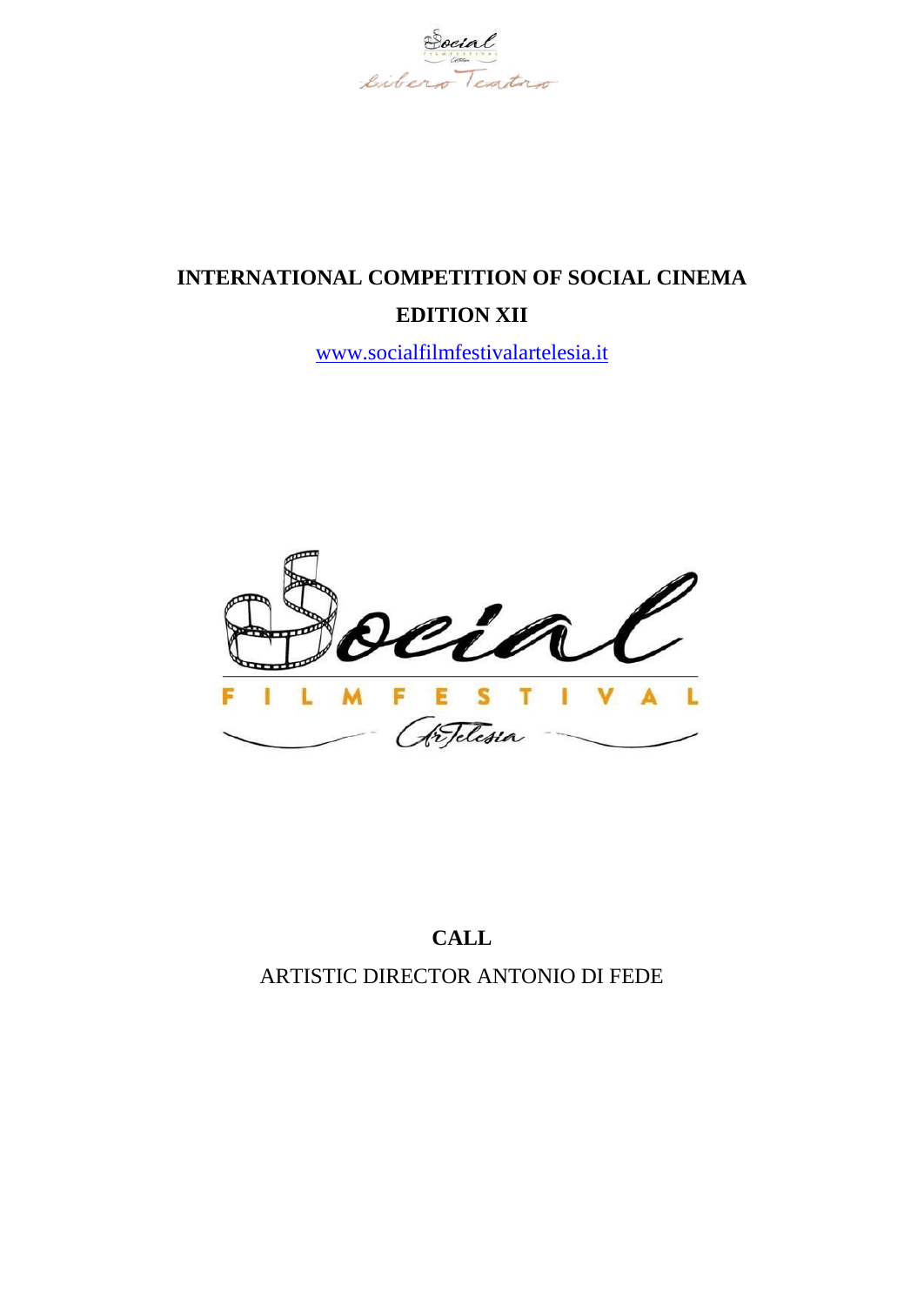

The Social Film Festival Artelesia is organized by the non-profit Cultural Association "Libero Teatro", established in 2005. The event avails itself of the support of the Ministero dei Beni e delle Attività Culturali e del turismo, of the Campania Region and of the patronage of the Comune of Benevento, the Presidenza del Consiglio dei ministri, the Ministero del Lavoro, the Ministero dell'Istruzione, Università e Ricerca, the UNAR - National Anti- Discrimination Office, the Provincia of Benevento, the Chamber of Commerce of Benevento, the Center of the University Sinapsi of the University Federico II of Naples, of the University of Sannio, of the Suor Orsola Benincasa University of Naples, of the University of Salerno, of the UCAM University of San Antonio de Murcia (Spain), and the adhesion of the Film Commission Campania Region. Students of the aforementioned universities will participate in the organization of the XII edition as Interns. The Festival, born twelve years ago as a short film competition, in its evolution has become a showcase for the promotion of films of social and cultural interest belonging to the independent and non-cinema circuit. An ideal place for lively comparisons between producers, authors and distributors, but also between the production universe and the relevant public, the Festival promotes the knowledge and dissemination of products of high artistic value, able to contribute to cultural growth and the formation of a mature critical conscience in young people.

## **PURPOSE OF THE COMPETITION**

The Social Film Festival ArTelesia intends to promote cinematography both in Italy and abroad, with particular attention to issues of social and civil commitment.

## **THEMES**

- **- I BELONG TO ME**: respect for one's own individuality, knowing how to be beyond all appearances, cultivating one's freedom against all dependencies
- **- INTEGRATION:** respect for ethnic and cultural identity against all forms of discrimination

**- FREE THEME**

#### **SECTIONS**

- **Filmmaker:** emerging and professional directors, production and distribution companies
- **DiVabili:** works created by directors with disabilities or involving disabled actors that do not necessarily have to focus on the topic of disability

#### **SPECIAL SECTION**

**Sannio** (works that contribute to enhancing the territory in its entirety)

#### **SPECIAL AWARDS**

- Italian fiction of the year
- Web series of the year

#### **DURATION OF WORKS**

Are allowed to participate to the competition:

- Films with a minimum duration of 50 minutes
- Short films with a maximum duration of 20 minutes, including opening and closing credits
- Spots with a maximum duration of 120 seconds, including the opening and closing credits

#### **ENROLLMENT METHOD**

The registration of the works in the competition is free. The works can be sent by uploading them on an internet platform (preferably Vimeo) and sending the link to the following e-mail address: